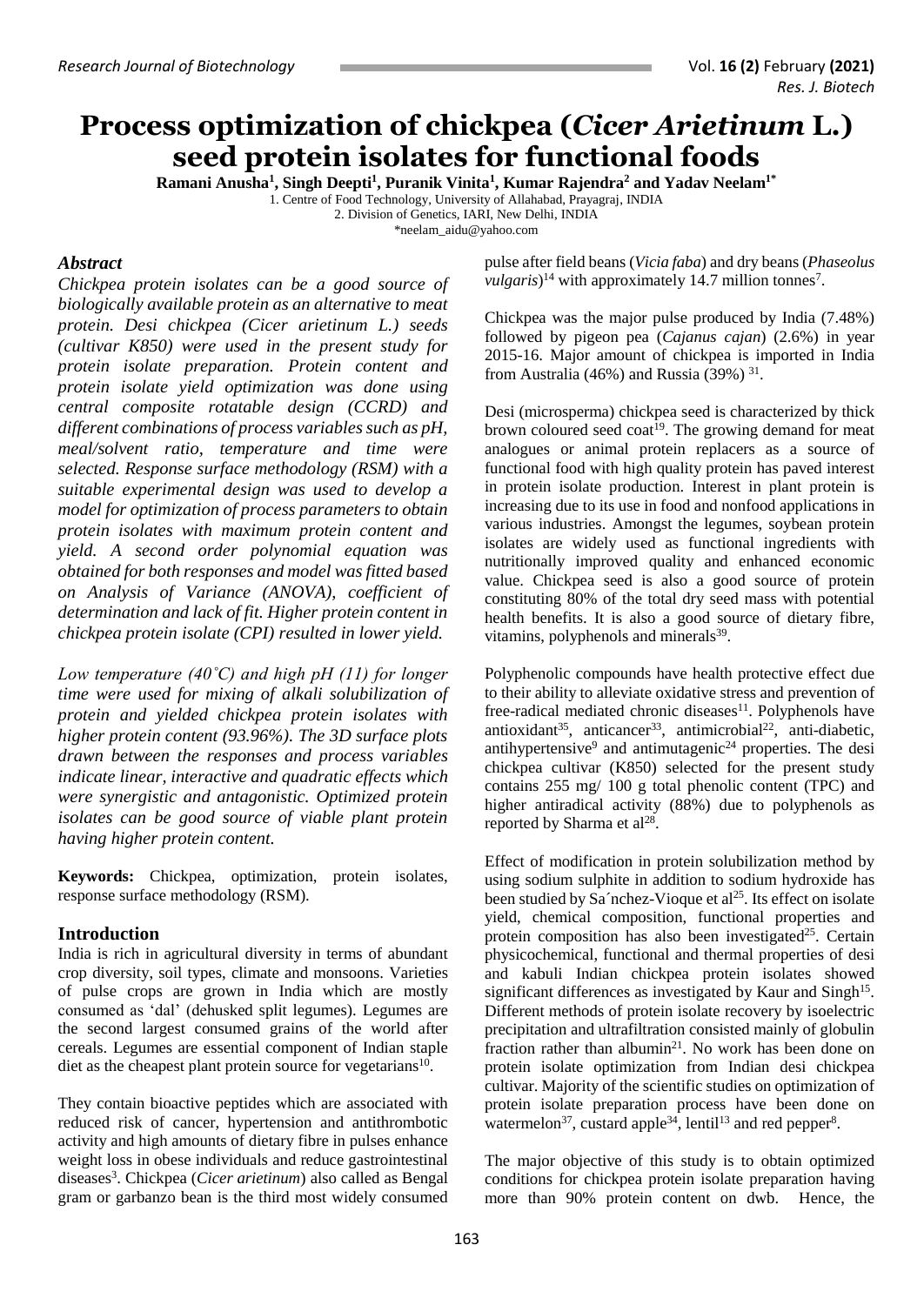optimization of protein isolate preparation from chickpea seeds is very essential for large scale production. The outcome of this study will provide optimized set of variables for protein isolate production with maximum protein content and protein isolate yield which will be desirable for further use in product development or hydrolysate production from it. Protein isolate from chickpea can be incorporated into biscuit, cakes, cookies, beverages etc. for preparation of functional foods, depending upon the physicochemical properties of protein isolates.

# **Material and Methods**

**Materials:** Desi chickpea (*Cicer arietinum L.*) seeds (cultivar K850) used in the present study were procured from SVPUAT (Sardar Vallabhbhai Patel University of Agriculture and Technology), Gujarat. All the chemicals used were of analytical grade (Merck and Fischer Scientific Co., India).

**Preparation of sample for protein extraction:** The desi chickpea seeds (K850) were cleaned manually to remove stones and dust. Whole seeds were grinded into fine powder through mixer (Company-Havells, India) which passed through sieve with definite pore size (No. 500 IS). Fine powder was defatted with n-hexane (1:3 ratio w/v) at room temperature for 5-6 h. The defatted meal was then oven dried at 50˚C for 1 hr and passed through sieve. The defatted flour was stored at  $4^{\circ}$ C in air tight jars until use<sup>8</sup>.

**Preparation of chickpea seed protein isolate (CPI):** CPI was prepared by alkaline dissolving and acid precipitation method<sup>16</sup>. The protein from chickpea seed flour was extracted with selected 30 combinations of four independent variables namely pH, meal/solvent ratio, temperature and time. Chickpea flour was mixed with distilled water at different meal/ solvent ratio (MSR). pH of the suspension was made alkaline (9-11) using 0.5 N NaOH and then heated at different time-temperature (40-50 ˚C and 10-20 min) combinations in a water bath shaker (Icon Instruments Company). Alkaline pH was chosen based on earlier studies done by Wani et al<sup>37</sup> as low pH increased protein yield but protein content of isolate was less than 90%.

After centrifugation at 8000 x g for 10 minutes, additional extraction was carried out with half the volume of solvent. The supernatants were pooled, pH of the soluble proteins was adjusted to the isoelectric pH of 4.3 using  $0.5N$  HCl<sup>25</sup>. The precipitated protein was left to stand for 3-4 hrs at 4˚C.

The precipitate formed was recovered after centrifugation at 8000 x g for 10 minutes, washed with distilled water, neutralized (pH 7.0) with 0.5 N NaOH and subsequently freeze dried. The freeze dried protein isolates were stored at 4˚C for further analysis.

**Proximate analysis:** Moisture, protein (Micro-Kjeldahl method), fat, crude fiber and ash of the protein isolates were determined by AOAC methods<sup>1</sup> namely method numbers of 925.1, 981.10, 920.85, 962.09 and 923.03 respectively. The carbohydrate content was estimated by difference method.

**Experimental Design and statistical analysis:** Chickpea protein isolates with high protein content were obtained using response surface methodology (RSM) with full factorial design (Central Composite Rotatable Design-CCRD). It is a common tool used for process optimization, since it varies all the variables at the same time with minimum number of assays, it shows interactive effect among independent variables and the complete effect of all the parameters on the process and the responses. It is one of the most widely used mathematical and statistical techniques despite the limitation that it assumes the existence of quadratic relationship between the process variables and response within the domain<sup>5</sup>.

In order to determine which factor takes the response variable to a maximum or to minimum, quadratic or second order polynomial model was applied, the parabola (curvature in the plane) whose equation is mathematical for the response variable $^{12}$ .

In the CCRD design, four factors involved in alkali solubilization of protein were 9-11 pH, 1/15-1/25 meal/solvent ratio (MSR,  $w/v$ ), 40-50 temperature (T, $°C$ ) and 10-20 time (t, min) have been used to generate 30 experimental runs and two responses namely, protein content  $(Y_1)$  and protein isolate yield  $(Y_2)$ . Protein content was calculated by Kjeldahl method and protein yield of isolate was calculated on the basis of protein isolate weight  $(isolate weight x protein percent in flour)<sup>34</sup>$ . Since these are extrinsic factors affecting the protein content of chickpea isolate, hence these four factors were chosen for optimization.

Since alkaline pH and moderate temperature were used, hence functional properties of protein isolates such as solubility and yield were also maximum. During isoelectric precipitation at pH 4.5, solubility of protein is minimum, both amine and carboxyl groups along with equivalent charges are equal and hence isolates can be recovered from the solution as precipitate.

Quadratic polynomial equation (Eq.1) one for each response was used to study the effect of each variable where  $Y_i$  is the *i*th response (*i*=1-2),  $c_0$  to  $c_1$ *4* are the regression coefficients and  $x_1$ ,  $x_2$ ,  $x_3$ ,  $x_4$  are the dimensionless coded values for pH, MSR, T, t respectively (Table 1). In the model, real values were expressed in coded values (as in eq. 2) to determine the relative importance of every process parameter and the terms affecting the response. In eq. 1, intercept is represented by  $c_0$ , linear terms by  $x_1$  to  $x_4$ , interaction terms<sup>5,34,37</sup> by  $x_1 x_2$  to  $x_3 x_4$  and quadratic terms by  $x_1^2$  to  $x_4^2$ .

 $Yi = c0 + c1 x1 + c2 x2 + c3 x3 + c4 x4 + c5 x1 x2 +$  $c6 x1 x3 + c7 x1 x4 + c8 x2 x3 + c9 x2 x4 + c10 x3 x4 +$  $c11 x12 + c12 x22 + c13 x32 + c14 x42$  (1)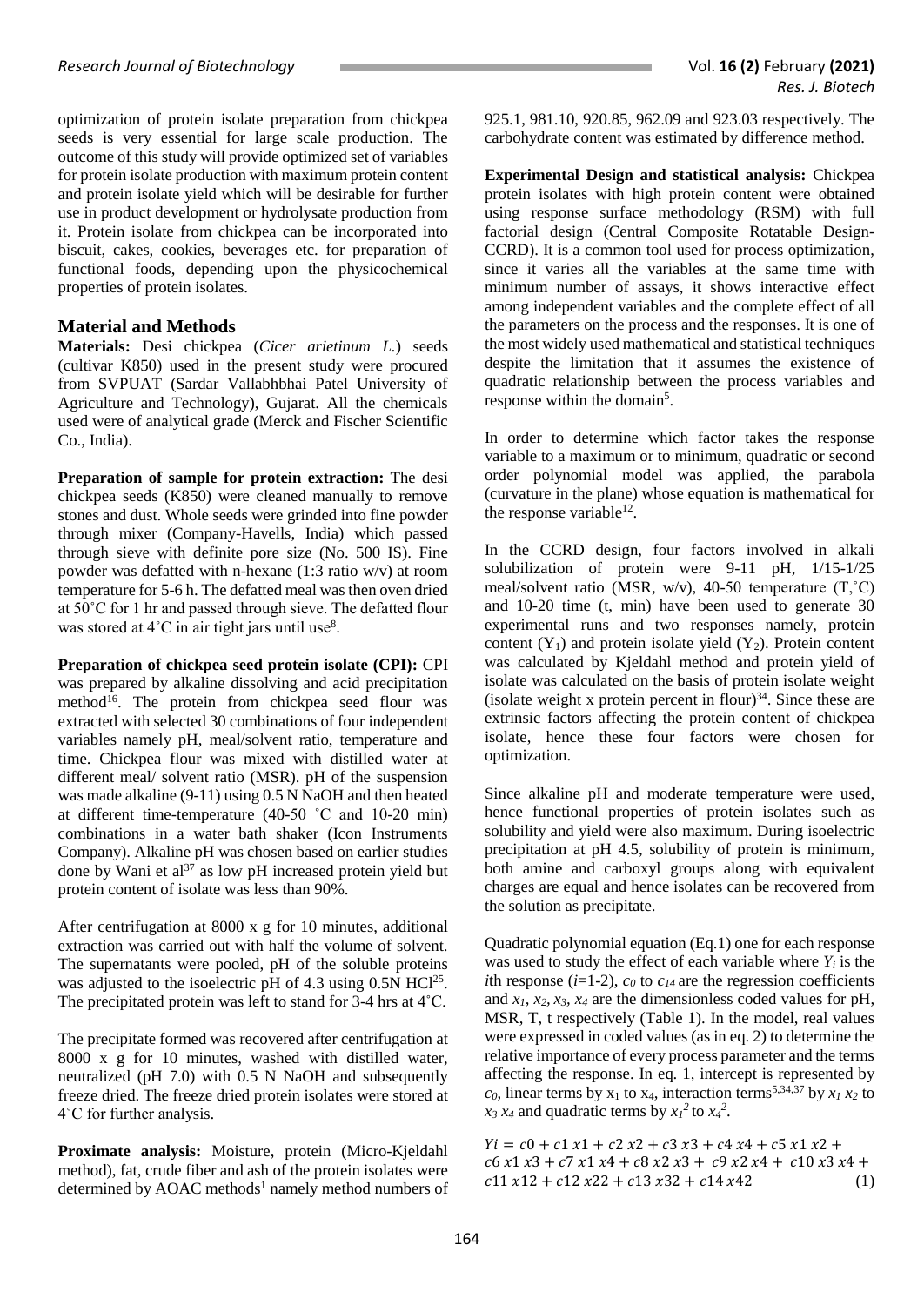$$
Xi = (xi - \dot{x}i) / \Delta x i \tag{2}
$$

where  $X_i$  is the dimensionless value of independent variable (coded value),  $x_i$  is the real value of an independent variable,  $\dot{x}_i$  is the real value of an independent variable at the center point and  $\Delta x_i$  is the step change.

The minimum and maximum limits of each process factor were based on some preliminary experiments done at pH-9, MSR-25, T-40 $^{\circ}$ C and t-25 min<sup>34,38</sup> which had higher isolate yield (18g/100g) but with low protein content (75-79%). Hence, from industrial facet, the amount of solvent used in isolate preparation was minimized and pH was increased to increase the protein % in the chickpea protein isolates (CPI). Triplicate analysis was performed to each replicate run (N=2x3) for estimation of protein content in CPI. RSM was performed in Design Expert 11.0.3.0 (Stat- Ease, Minneapolis, U.S.A) software. Statistical analysis was done through Analysis of Variance (ANOVA) at 95% confidence interval to test the model significance. The coefficient of variation  $(R^2)$  and adjusted coefficient of variation  $(Adj R^2)$ were also used to assess the validity of the model at  $p<0.05$ .

**Table 1 Range and levels of the independent variables in the CCRD design**

| Independent<br>variables                           | <b>Symbol</b><br>uncoded | Levels in the coded form |      |      |      |      |
|----------------------------------------------------|--------------------------|--------------------------|------|------|------|------|
|                                                    |                          |                          |      |      |      |      |
| $pH(X_1)$                                          |                          |                          |      |      |      |      |
| Meal/solvent ratio (MSR, $w/v$ ) (X <sub>2</sub> ) |                          | 1:10                     | 1:15 | 1:20 | 1:25 | 1:30 |
| Temperature $(T,^{\circ}C)$ $(X_3)$                |                          | 35                       | 40   |      | 50   | 55   |
| Time $(t, min)$ $(X4)$                             |                          |                          | 10   |      | 20   | 25   |

| Run                     | $pH(X_1)$ | <b>Meal/Solvent</b> | Temperature             | Time $(X_4)$ | <b>Protein Content</b> | <b>Protein Isolate</b>     |
|-------------------------|-----------|---------------------|-------------------------|--------------|------------------------|----------------------------|
|                         |           | Ratio $(X_2)$       | $(X_3)$ $(T,^{\circ}C)$ | (t, min)     | $(Y_1, \% )$           | Yield $(Y_2, \frac{9}{6})$ |
| 1                       | 8.00      | 20.00               | 45.00                   | 15.00        | 78.31                  | 60.97                      |
| $\overline{\mathbf{c}}$ | 9.00      | 15.00               | 40.00                   | 10.00        | 81.07                  | 62.63                      |
| 3                       | 9.00      | 15.00               | 40.00                   | 20.00        | 83.56                  | 63.15                      |
| 4                       | 9.00      | 25.00               | 40.00                   | 10.00        | 76.82                  | 63.65                      |
| 5                       | 9.00      | 25.00               | 40.00                   | 20.00        | 79.69                  | 64.92                      |
| 6                       | 9.00      | 15.00               | 50.00                   | 10.00        | 75.71                  | 57.99                      |
| $\overline{7}$          | 9.00      | 15.00               | 50.00                   | 20.00        | 76.78                  | 58.57                      |
| 8                       | 9.00      | 25.00               | 50.00                   | 10.00        | 73.46                  | 59.38                      |
| 9                       | 9.00      | 25.00               | 50.00                   | 20.00        | 74.17                  | 60.55                      |
| 10                      | 10.00     | 20.00               | 35.00                   | 10.00        | 80.6                   | 64.63                      |
| 11                      | 10.00     | 10.00               | 45.00                   | 5.00         | 74.91                  | 56.72                      |
| 12                      | 10.00     | 10.00               | 45.00                   | 15.00        | 81.4                   | 58.85                      |
| 13                      | 10.00     | 20.00               | 45.00                   | 15.00        | 78.29                  | 66.93                      |
| 14                      | 10.00     | 20.00               | 45.00                   | 15.00        | 77.74                  | 68.35                      |
| 15                      | 10.00     | 20.00               | 45.00                   | 15.00        | 77.11                  | 68.81                      |
| 16                      | 10.00     | 20.00               | 45.00                   | 15.00        | 78.72                  | 65.62                      |
| 17                      | 10.00     | 20.00               | 45.00                   | 15.00        | 78.97                  | 65.18                      |
| 18                      | 10.00     | 20.00               | 45.00                   | 15.00        | 78.39                  | 66.49                      |
| 19                      | 10.00     | 20.00               | 45.00                   | 25.00        | 80.56                  | 61.47                      |
| 20                      | 10.00     | 20.00               | 55.00                   | 15.00        | 71.4                   | 63.45                      |
| 21                      | 10.00     | 30.00               | 45.00                   | 15.00        | 75.19                  | 65.91                      |
| 22                      | 11.00     | 15.00               | 40.00                   | 10.00        | 84.58                  | 59.56                      |
| 23                      | 11.00     | 15.00               | 40.00                   | 20.00        | 86.21                  | 63.45                      |
| 24                      | 11.00     | 25.00               | 40.00                   | 10.00        | 77.26                  | 71.67                      |
| 25                      | 11.00     | 25.00               | 40.00                   | 20.00        | 79.79                  | 74.68                      |
| 26                      | 11.00     | 15.00               | 50.00                   | 10.00        | 73.63                  | 57.79                      |
| 27                      | 11.00     | 15.00               | 50.00                   | 20.00        | 75.54                  | 61.85                      |
| 28                      | 11.00     | 25.00               | 50.00                   | 10.00        | 70.11                  | 67.36                      |
| 29                      | 11.00     | 25.00               | 50.00                   | 20.00        | 72.15                  | 69.82                      |
| 30                      | 12.00     | 20.00               | 45.00                   | 15.00        | 76.19                  | 73.75                      |

| Table 2                                                                                |
|----------------------------------------------------------------------------------------|
| Central Composite Design for the effect of independent variables on response variables |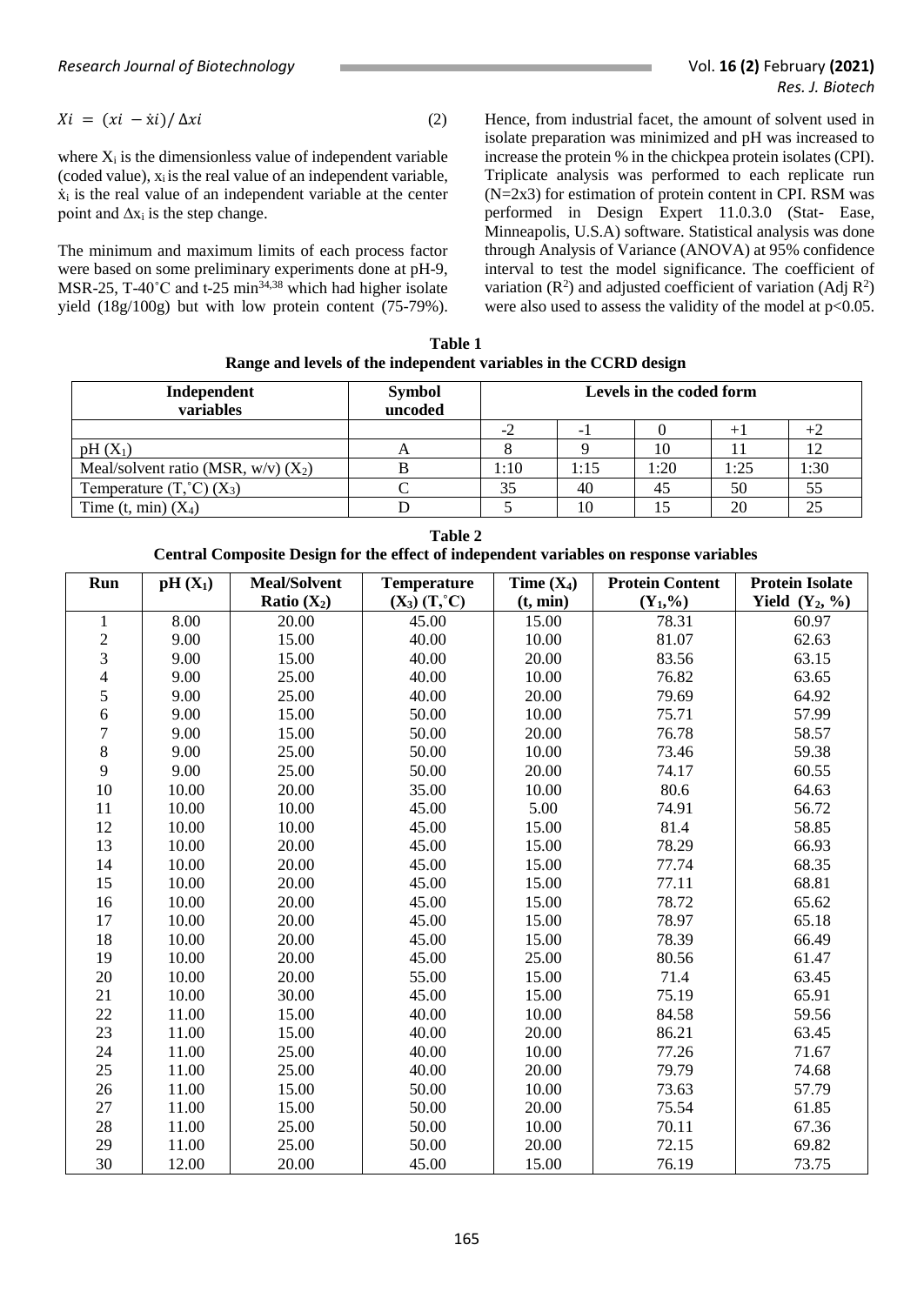**Optimization and Validation:** Optimization of the process parameters was done numerically to obtain conditions with maximum desirability and maximum protein content in CPI. The overall desirability function (D) was maximized by eq. 3:

$$
D = (d1r1 x d2r2)1/(r1 + r2)
$$
 (3)

where  $d_i$  is the desirability index for ith response (i=1 and 2),  $r_i$  is the relative importance whose values range from 1 to 2. Both the individual desirability and overall desirability indices ranged from  $0$  to  $1<sup>5</sup>$ . The target was to maximize protein content in chickpea protein isolates. The optimized condition was validated by performing experiment at the nearest possible given conditions and it was found that both isolate protein content and yield were in close proximity with the variables selected by software (Table 3). The 3D surface plots were drawn to show the effect of independent variables on dependent variables (responses).

It was obtained by keeping the two independent variables at zero level and varying the other two to predict the response. The predicted protein content was 85.06 % and isolate yield was 62.2 %, while the actual protein content was 85.69% and isolate yield was 63.79%, so the desirability of this model and condition was 1 as the highest possible amount. At this condition, protein content was maximum while other components such as polysaccharides were less, hence the yield of isolate was also fair. The results of validation were similar to a study done on fenugreek by Feyzi et al.<sup>6</sup>

#### **Results and Discussion**

**Proximate analysis of defatted chickpea protein isolate (CPI):** The responses corresponding to each experimental runs performed on chickpea flour are presented in table 2. The proximate composition of the CPI is also given in table 4. Chickpea seeds have 23g/100g protein content for isolate preparation<sup>29</sup>. The protein content increased in chickpea protein isolates compared to whole seed flour along with decrease in fat, fiber and carbohydrate content due to alkali solubilization process used to separate soluble protein from flour. The selected combinations of independent variables resulted in chickpea protein isolates having protein content ranging from 70.11 to 86.21 % and isolate yield from 56.72 to 73.75 % (Table 3). Higher protein content in CPI had lower isolate yield and vice versa because high yield at higher temperature dissolves more starch than protein, hence low protein content  $34,38$ .

**Model fitting:** The results in ANOVA table showed that (Table 5) correlation coefficient  $(R^2)$  was in the range of 0.79-0.97 for both the responses which suggests that values of the variables were in agreement with the actual values and applied model was adequate. Studies done earlier have also reported  $\mathbb{R}^2$  values ranging from 71.00% to 95.20% for sunflower seeds<sup>17</sup>, germinant pumpkin seed<sup>23</sup>, pigeonpea<sup>32</sup>, amaranth seed<sup>26</sup>, flax seed<sup>18</sup> and tomato seeds<sup>36</sup>. Model F value was significant  $(p<0.01)$  and very less chance was  $(<0.01\%)$  that F value could occur due to noise.

High PRESS value (86.46) indicated that the model is good predictor of protein isolate yield and protein content. Both F values and non-significant (p>0.05) Lack of fit for protein content (3.13) and protein isolate yield (1.45) further validate the model and showed that model was efficient in predicting the CPI yield and protein content based on the variables selected for alkali solubilization of proteins<sup>8,18</sup>.

| <b>Parameters</b>          | Goal     | <b>Lower Limit</b> | <b>Upper</b><br>Limit | Importan<br><b>ce</b> | <b>Optimized value at</b><br>$D = 0.968$ |
|----------------------------|----------|--------------------|-----------------------|-----------------------|------------------------------------------|
| pH                         | In range |                    |                       |                       | 11.00                                    |
| Meal/Solvent Ratio $(w/v)$ | In range | 15                 | 25                    |                       | 15.00                                    |
| Temp $(T, \degree C)$      | In range | 40                 | 50                    |                       | 40.00                                    |
| Time $(t, min)$            | In range | 10                 | 20                    |                       | 20.00                                    |
| Protein Content (%)        | Maximize | 70.11              | 86.21                 |                       | 85.69                                    |
| Protein Isolate Yield (%)  | In range | 56.72              | 73.75                 |                       | 63.79                                    |

**Table 3 The set of constraints used for different parameters targeting CPI with high protein content**

| Table 4                                                    |  |
|------------------------------------------------------------|--|
| Proximate composition of Optimized CPI (dry wt basis, dwb) |  |

| <b>Parameters</b>             | <b>Whole Seed flour</b> | <b>Protein Isolate</b> |
|-------------------------------|-------------------------|------------------------|
| Moisture %                    | $4.3 \pm 0.12$          | $8.25 \pm 0.14$        |
| Crude Protein $(Nx6.25)$ %    | $23 \pm 0.57$           | $93.96 \pm 0.53$       |
| Crude Fat %                   | $5.6 \pm 0.11$          | $0.083 \pm 0.01$       |
| Crude Fibre %                 | $5.8 \pm 0.26$          | $0.95 \pm 0.15$        |
| Ash %                         | $3.2 \pm 0.15$          | $2.99 \pm 0.22$        |
| Carbohydrate (by difference)% | 58.6                    | 2.96                   |

Values are means  $\pm$  S.D of triplicate determination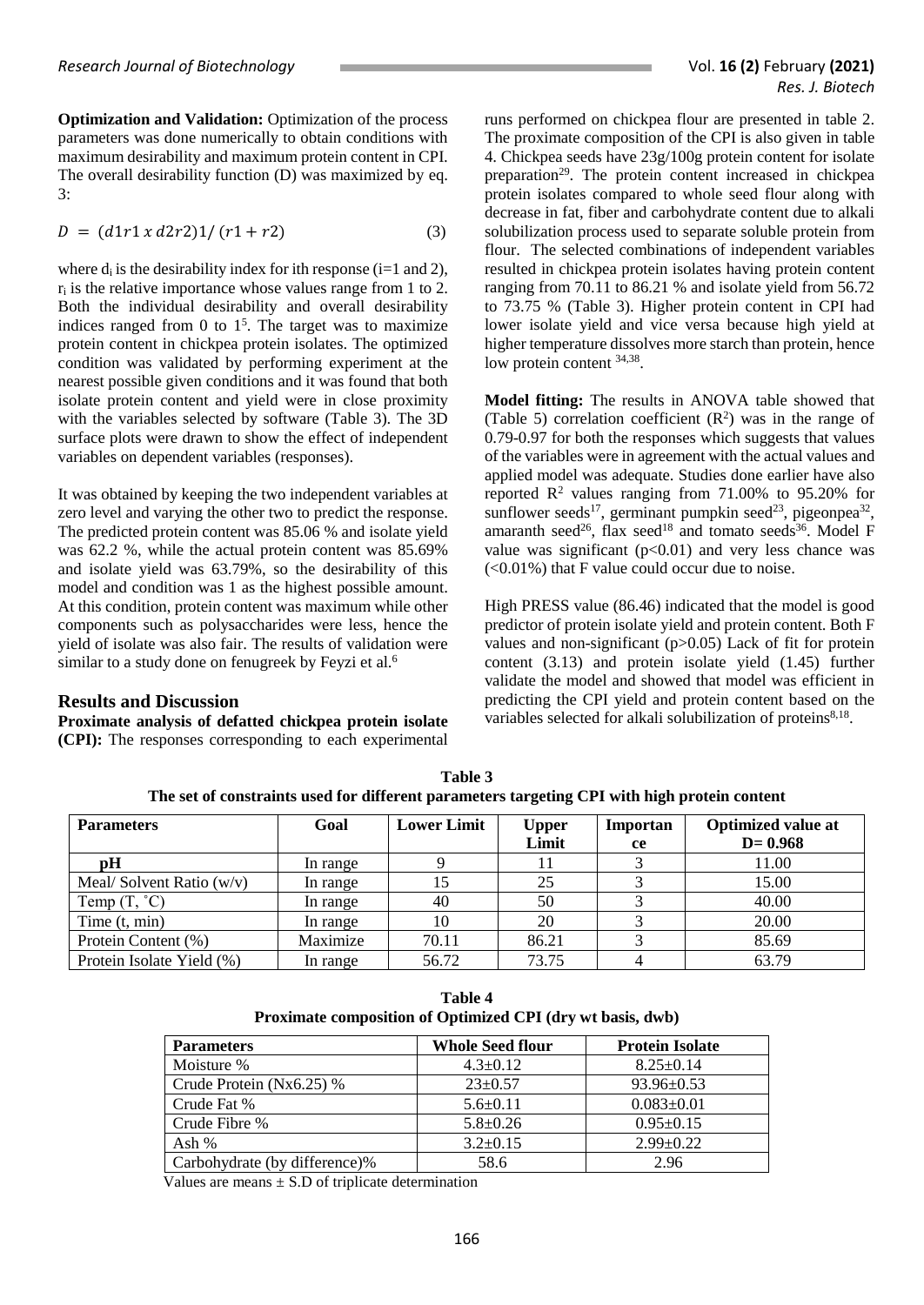Coefficient of variation for protein content (1.36%) and protein isolate yield (2.58%) were lower than 10% which suggests reproducibility of the model<sup>8</sup>. Analysis of Variance (ANOVA) of independent variables for linear, interaction and quadratic terms was also significant ( $p<0.05$ ). Positive value of coefficient of variables (Table 5) indicates synergistic effect and negative values indicate antagonistic effect. For protein content (Table 5), linear coefficients of meal/solvent ratio, temperature and time had significant effect whereas interaction coefficients of pH, temperature and quadratic coefficient of temperature were also significant ( $p<0.05$ ). For protein isolate yield (Table 5),  $pH$ , meal/solvent ratio, temperature and time had significant effect along with the quadratic coefficient of meal/solvent ratio.

The positive coefficient of meal/solvent ratio at quadratic level indicates minimum protein content at center which increases with increase in meal/solvent ratio. The negative coefficient of pH, temperature and time at quadratic level shows maximum protein content at center which decreases with increase in variable value. Positive value of quadratic coefficient for pH indicates minimum value of isolate yield at center which increases with increase in pH values. Maximum value of isolate yield at center and lower values with increase in meal/solvent ratio, temperature and time is indicated by negative coefficient at quadratic level.

Similar results have been reported by Sethi et  $al^{27}$  for the effect of quadratic coefficient of pressure and pulp on green mango mayonnaise, xanthan gum, temperature and pH on red pepper seed protein isolate by Firatligil-Durmus and Evranuz<sup>8</sup>, alkali concentration, solvent/meal ratio and extraction time for protein recovery from watermelon protein isolates by Wani et  $al^{37}$ , solvent/meal ratio and pH for protein extraction from lentil flour $13$ .

**Optimization of the process:** The 3D surface plots (Figure) 1and 2) were obtained by considering two independent variables constant at zero coded values and varying the other two variables. Consequently, both main and interactive effect would be studied on the responses. Linear effect of optimized independent variables on the response as shown in figure 3.

**Effect of pH, meal/solvent ratio, temperature and time on protein content:** Linear coefficients for pH, meal/solvent ratio and temperature were negative. Higher values of these variables yielded low protein content in CPI. Positive linear coefficient for time showed higher protein content with increase in time. Meal/solvent ratio showed antagonistic (negative) effect with pH (Figure 2a), lower meal/solvent ratios at higher pH (11) had more protein content in CPI. This was due to more water soluble (albumin), salt soluble (globulin) and acid alkali soluble (glutelin) proteins in chickpea<sup>4</sup>.

| Table 5                                                                                                      |
|--------------------------------------------------------------------------------------------------------------|
| Estimated coefficients of fitted second order polynomial model and corresponding ANOVA values describing the |
| effect of independent variables on responses                                                                 |

| <b>Source</b>              | <b>Protein Content %</b> |                | <b>Protein Isolate Yield %</b> |             |                |                 |
|----------------------------|--------------------------|----------------|--------------------------------|-------------|----------------|-----------------|
|                            | Coefficient              | <b>F-Value</b> | <i>p</i> -value                | Coefficient | <b>F-Value</b> | <i>p</i> -value |
| Intercept                  | 78.20                    |                |                                | 66.90       |                |                 |
| $X_1$                      | $-0.2596$                | 1.45           | 0.2473                         | $2.54*$     | 56.46          | < 0.0001        |
| $X_2$                      | $-1.92*$                 | 79.17          | < 0.0001                       | $2.55*$     | 56.94          | < 0.0001        |
| $X_3$                      | $-3.16*$                 | 214.67         | < 0.0001                       | $-1.37*$    | 16.34          | 0.0011          |
| $X_4$                      | $1.11*$                  | 26.32          | 0.0001                         | $1.10*$     | 10.66          | 0.0052          |
| $X_1 X_2$                  | $-0.4794$                | 3.29           | 0.0896                         | $2.17*$     | 27.52          | < 0.0001        |
| $X_1 X_3$                  | $-0.9619*$               | 13.26          | 0.0024                         | 0.3325      | 0.6462         | 0.4340          |
| $X_1 X_4$                  | 0.0606                   | 0.0527         | 0.8215                         | 0.6175      | 2.23           | 0.1562          |
| $X_2 X_3$                  | $0.6306*$                | 5.70           | 0.0305                         | $-0.3262$   | 0.6222         | 0.4425          |
| $X_2 X_4$                  | 0.0656                   | 0.0617         | 0.8071                         | $-0.0712$   | 0.0297         | 0.8655          |
| $X_3 X_4$                  | $-0.2369$                | 0.8044         | 0.3840                         | $-0.0262$   | 0.0040         | 0.9502          |
| $X_1^2$                    | $-0.2028$                | 1.01           | 0.3306                         | 0.1733      | 0.3011         | 0.5913          |
| $X_2^2$                    | 0.0584                   | 0.0839         | 0.7760                         | $-1.07*$    | 11.51          | 0.0040          |
| $X_3^2$                    | $-0.5153*$               | 6.53           | 0.0220                         | $-0.6567$   | 4.32           | 0.0552          |
| $X_4{}^2$                  | $-0.0816$                | 0.1635         | 0.6917                         | $-1.89$     | 35.90          | < 0.0001        |
| <b>ANOVA</b> for the model |                          |                |                                |             |                |                 |
| F value                    |                          |                |                                |             |                |                 |
| Lack of Fit                | 25.16                    |                | < 0.0001                       | 15.59       |                | < 0.0001        |
| $R^2$ Value                | 3.13                     |                | 0.1100                         | 1.45        |                | 0.3567          |
| Adj $R^2$ Value            | 0.9592                   |                |                                | 0.9357      |                |                 |
|                            | 0.9210                   |                |                                | 0.8757      |                |                 |

 $X_1$  – pH,  $X_2$  – Meal/Solvent Ratio,  $X_3$  – Temperature,  $X_4$  – Time;  $*p < 0.05$ , all terms are significant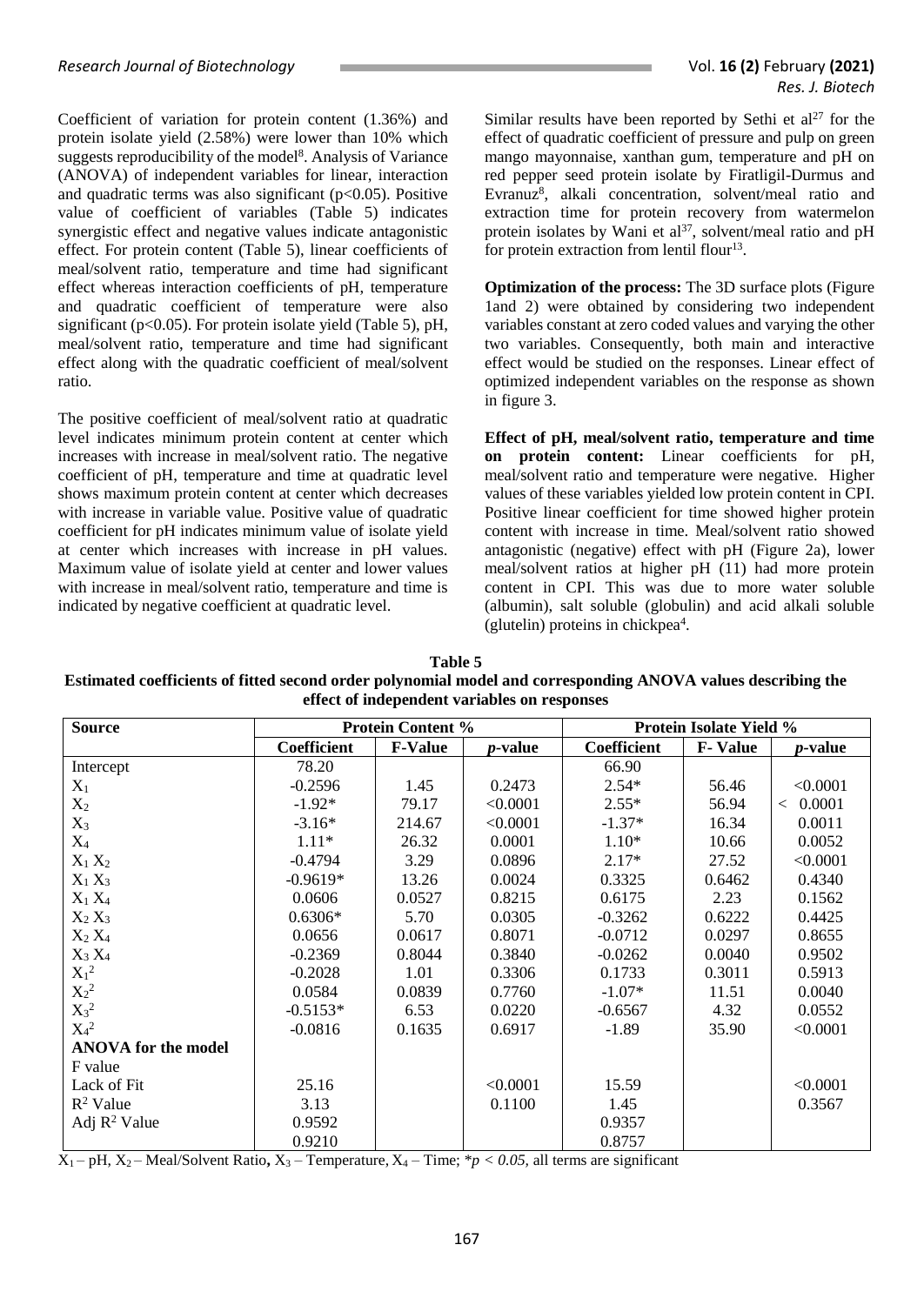Meal/solvent ratio showed significantly higher synergistic effect with temperature than with mixing time. Increase in meal/solvent ratio alongwith increase in both temperature and time, protein content increased.

At meal/solvent ratios of 10-15 and temperature of 40-45 ˚C, isolates with higher protein content were obtained. pH showed significantly higher antagonistic with temperature on protein content than meal/solvent ratio. Positive interactive effect was seen between pH and mixing time which extracted more protein from chickpea seed meal. At lower temperature, an increase in mixing time, increased protein content (Figure 2d). The negative quadratic effect of pH, temperature and time was responsible for more concave shape of the surface plot (Figure 2).



**Fig. 1: Effect of independent variables on protein content %**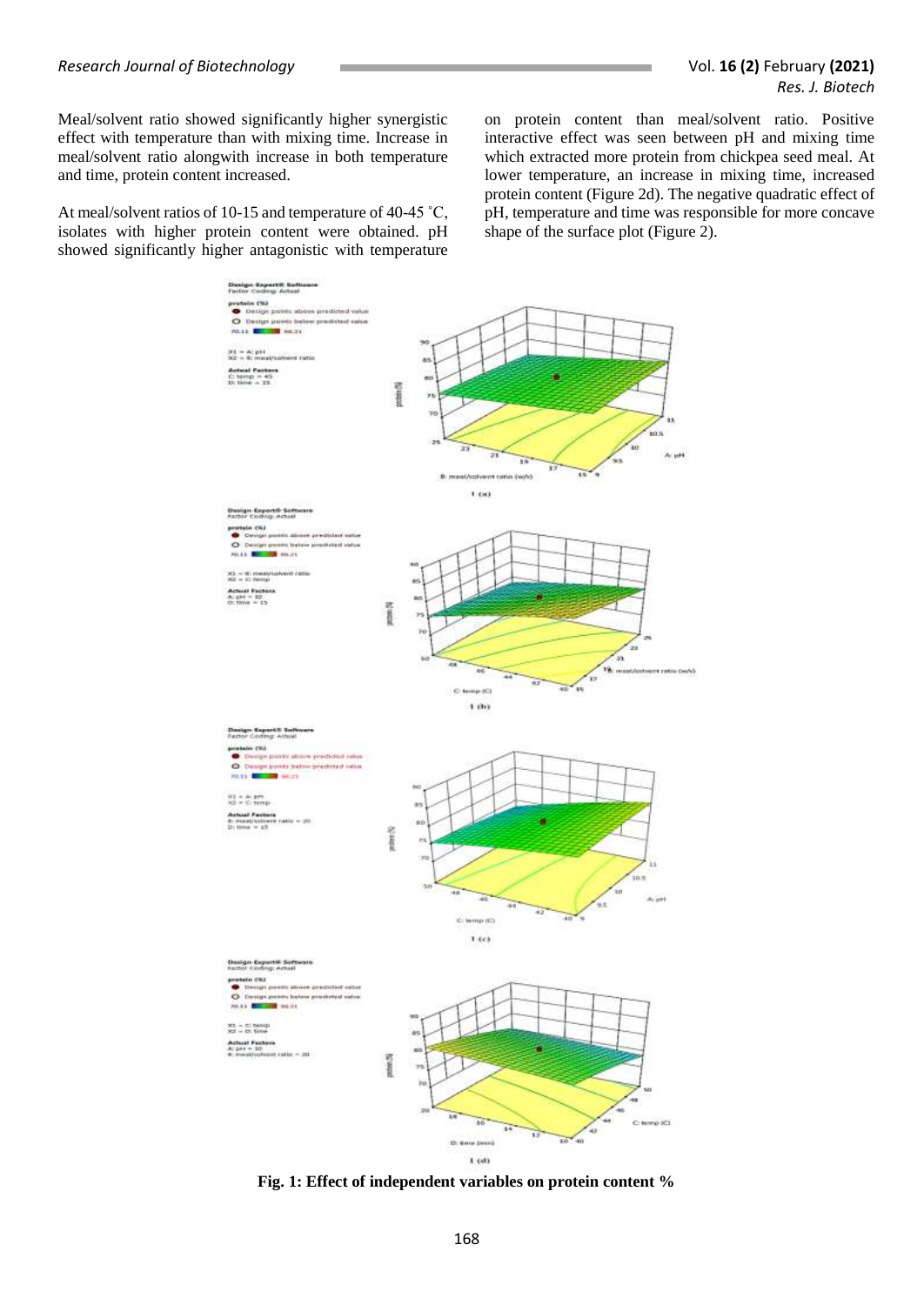

 $2(d)$ 

**Fig. 2: Effect of independent variables on protein isolate yield %**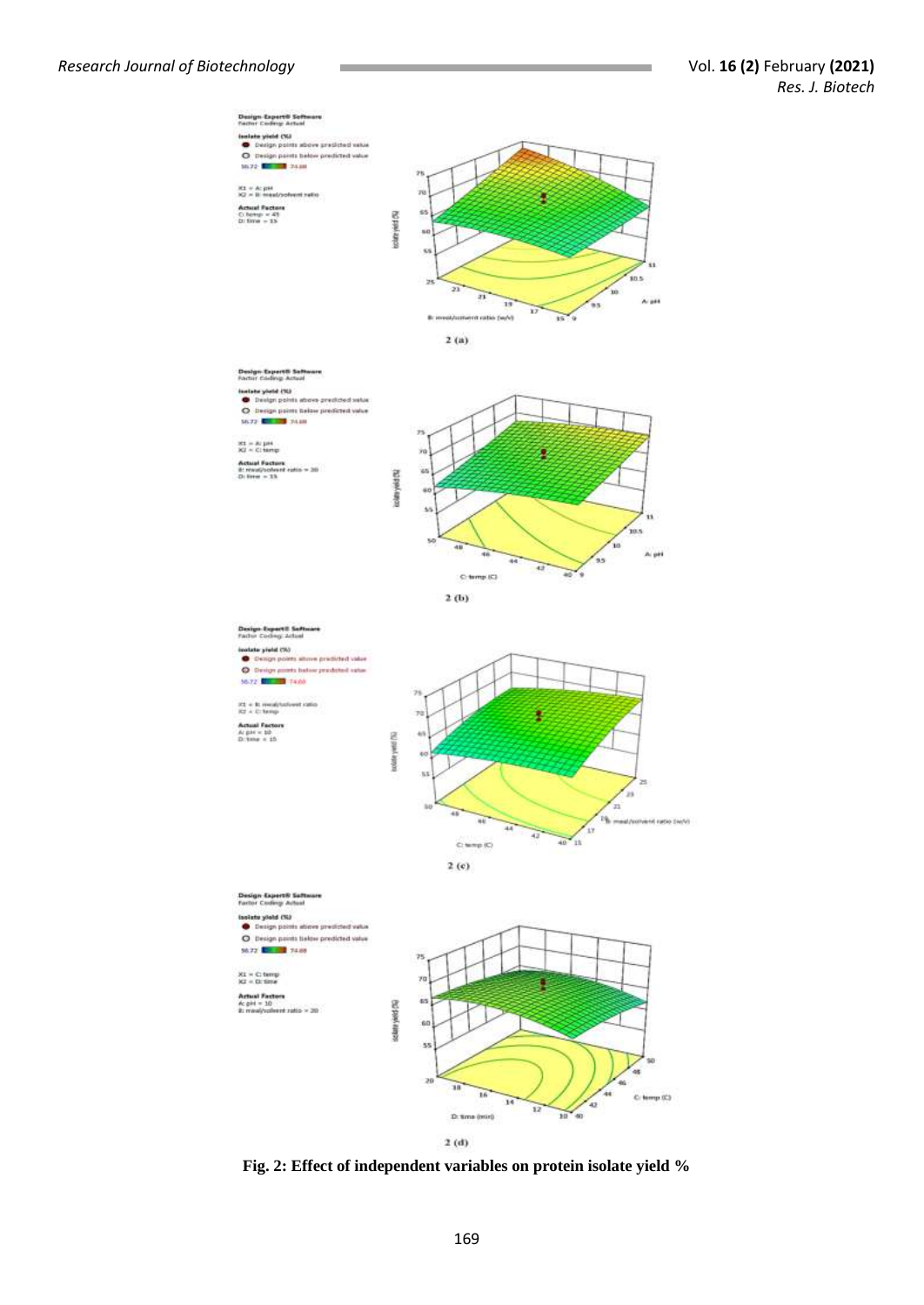Design-Expert<sup>®</sup> Software

B: meal/solvent ratio = 15

Desirability = 0.967754 protein (%) = 85.6908

isolate yield (%) = 63.7917

Factor Coding: Actual

**All Responses Actual Factors** 

A:  $pH = 11$ 

 $C$ : temp = 40

 $D:time = 20$ 

Responses



**Fig. 3: Desirability and effect of independent variables on optimized respomse**

The results were in agreement with Jarpa-Parra et al.<sup>13</sup> who optimized lentil protein extraction based on pH. Lower protein content at higher meal/solvent ratio and temperature is due to solubilization of starch which is susceptible to alkaline conditions which precipitate along with the proteins at isoelectric point. Increase in alkalinity with decrease in meal/solvent ratio and temperature, dissociates hydrogen from functional groups such as carbonyl, sulphate and breaks hydrogen bonds, leading to increase in surface charge on proteins with enhanced solubility and higher protein % in isolates $30$ .

**Effect of pH, meal/solvent ratio, temperature and time on protein isolate yield:** All the parameters showed positive linear coefficient except for temperature on protein isolate yield. With increase in temperature, isolate yield decreased whereas isolate yield increased with increase in other variables. Positive interaction coefficients between pHmeal/solvent ratio, pH-temperature and pH-time resulted in synergistic effect on isolate yield. Meal/solvent ratio showed more negative value of interaction coefficient with temperature than with mixing time on isolate yield i.e. with increase in one, the other has to be decreased to obtain higher yield. Higher temperature resulted in lower isolate yield in less mixing time used for protein extraction.

Higher pH (10-12), meal/solvent ratio (20-25) and temperature (50˚C) were accompanied with more pronounced isolate yield. Meal/solvent ratio, temperature

and mixing time showed negative quadratic coefficient value which was significantly more for meal/solvent ratio and hence responsible for concave shape of the graph (Figure 3).

Other studies done on custard apple<sup>34</sup>, red pepper seeds<sup>8</sup>, watermelon<sup>38</sup>, pigeon pea<sup>18</sup>, flax seeds<sup>20</sup> were in agreement with the results obtained on varying the amount of solvent used, pH of alkaline condition, temperature and mixing time of alkali solubilization.

## **Conclusion**

For optimization, protein content of chickpea isolate was important which had to be more than 90%. Preliminary study was done on 10g of flour to decide the minimum and maximum value of independent variables. Chickpea protein isolates with maximum protein content were very well achieved at higher pH (11), moderate time (20 min), lower meal/solvent ratio (1/15) and moderate temperature (40˚C). Experiments conducted at the optimized condition yielded 14.65g/100g (63.79%) protein isolate with 92.96% (dwb) protein content.

Lower meal/solvent ratio was significant from industrial point of view as higher ratio and more time for preparation will be less economical for protein isolate preparation. Yield at optimized condition was also satisfactory as any further increase in yield would result in low protein content. Chickpea protein isolates can be a source of functional food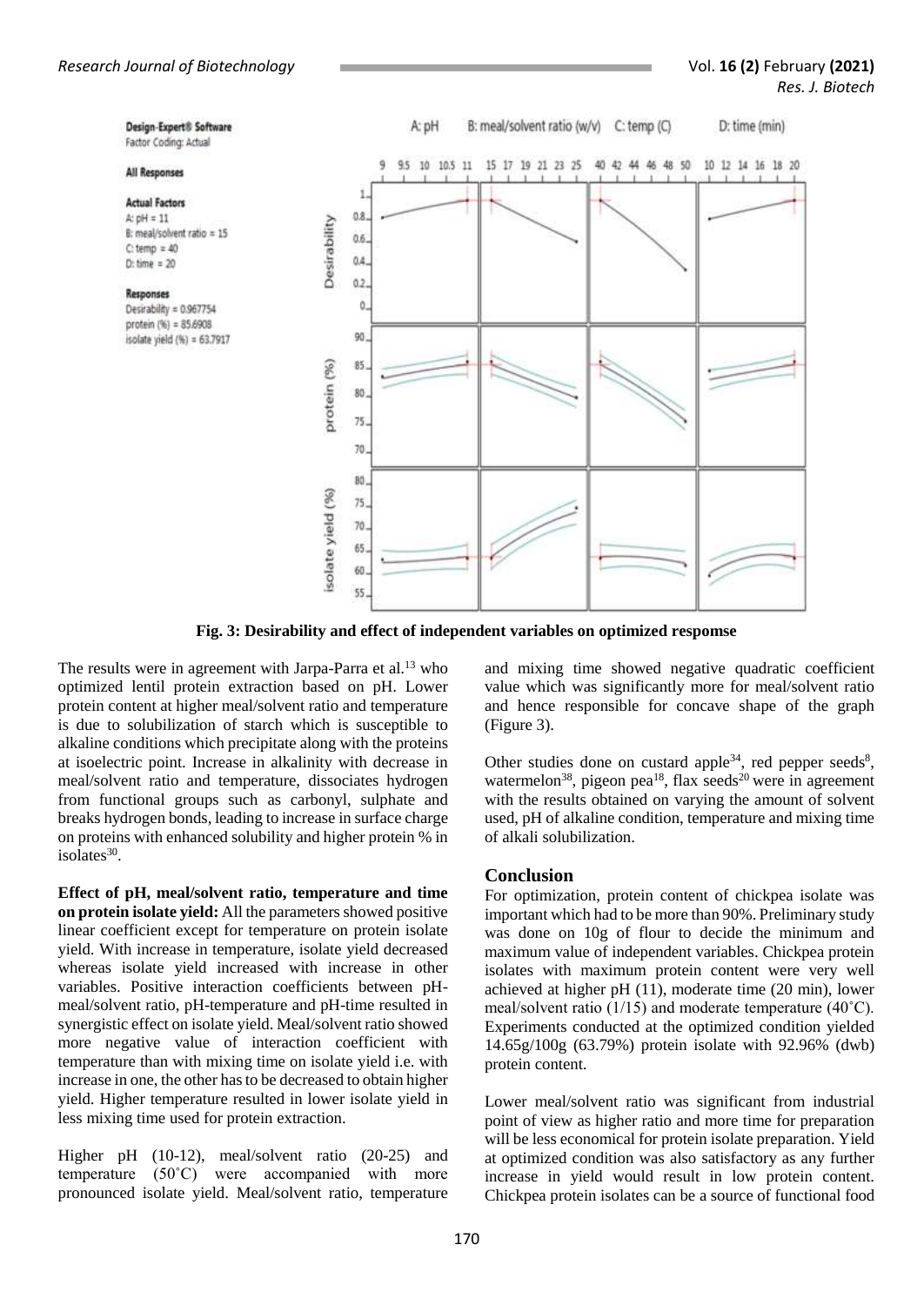with higher neutraceutical value based on higher protein availability and lesser carbohydrates as compared to seeds.

## **Acknowledgement**

The author (Anusha Ramani) is thankful to Food Analysis and Research Laboratory (NABL Accredited), Centre of Food Technology, University of Allahabad, Prayagraj for providing technical facilities and chemicals required for conducting the work.

## **References**

1. AOAC, Official method of analysis, 18th eds., Arlington, VA, Association of Official Analytical Chemists **(2006)**

2. Agriculture Statistics at a glance Government of India, Ministry of Agriculture and Farmers Welfare, www.agricoop.nic.in & http://eands.dacnet.nic.in, 78-102 **(2016)**

3. Anderson J.W., Baird P., Davis J.R.H., Ferreri S., Knudtson M., Koraym A., Waters V. and Williams C.I., Health benefits of dietary fibre, *Nutritional Reviews*, **67,** 188-205 **(2009)**

4. Boye J., Zare F. and Pletch A., Pulse proteins: Processing, characterization, functional properties and applications in food and feed, *Food Research International*, **43**, 414-431 **(2010)**

5. Chakraborty S., Pavuluri S.R. and Mishra H.N., Response surface optimization of process parameters and fuzzy analysis of sensory data of high pressure-temperature treated pineapple puree, *Journal of Food Science*, **80(8)**, 1763-1775 **(2015)**

6. Feyzi S., Varidi M., Zare F. and Varidi M.J. Fenugreek (*Trigonella foenum graecum*) seed protein isolate: extraction, optimization, amino acid composition, thermo and functional properties, *Journal of Science of Food and Agriculture*, **95**, 3165- 3176 **(2015)**

7. Food and Agriculture Organization of the United Nations, Data of Crops Production, <http://www.fao.org/faostat/en/#data/QC> **(2017)**

8. Firatligil-Durmus E. and Evranuz O., Response surface methodology for protein extraction optimization of red pepper seed (*Capsicum frutescens*), *LWT - Food Science and Technology*, **43**, 226-231 **(2010)**

9. Hsu C., Huang S. and Yen G., Inhibitory effect of phenolic acids on the proliferation of 3T3-L1 pre-adipocytes in relation to their antioxidant activity, *Journal of Agriculture and Food Chemistry*, **54**, 4191-4197 **(2006)** 

10. Hulse J.H., Nature, composition and utilization of pulses, In Uses of Tropical Grain Legumes, Proceedings of a Consultants Meeting. 27–30 March 1989, Patancheru, AP, ICRISAT, 11-27 **(1991)**

11. Islam S., Sweet potato (*Ipomea batatas* L.) leaf: its potential effect on human health and nutrition, *Journal of Food Science*, **71**, R13-R18 **(2006)**

12. Jambrak A.R., Experimental Design and Optimization of Ultrasound Treatment of Food Products, *J Food. Proc. Tech*., **2(102e)**, doi:10.4172/2157-7110.1000102e **(2011)**

13. Jarpa-Parra M., Bamdad F., Wang Y., Tian Z., Temelli F., Han J. and Chen L., Optimization of lentil protein extraction and the influence of process pH on protein structure and functionality, *LWT - Food Science and Technology*, **57(2)**, 461-469 **(2014)**

14. Jukanti A.K., Gaur P.M., Gowda C.L.L. and Chibbar R.N., Nutritional quality and health benefits of chickpea (*Cicer arietinum* L.): a review, *British Journal of Nutrition*, **108**, S11-S26 **(2012)** 

15. Kaur M. and Singh N., Characterization of protein isolates from different Indian chickpea (*Cicer arietinum* L.) cultivars, *Food Chemistry*, **102**, 366-374 **(2007)**

16. Lee H.C., Htoon A., Uthayakumaran S. and Paterson J.L., Chemical and functional quality of protein isolated from alkaline extraction of Australian lentil cultivars: Matilda and Digger, *Food Chemistry*, **102**, 1199-1207 **(2007)**

17. Malik M.A. and Saini C.S., Polyphenol removal from sunflower seed and kernel: Effect on functional and rheological properties of protein isolates, *Food Hydrocolloids*, **63**, 705-715 **(2017)**

18. Mizubuti I.Y., Junior O.B., Souza L.W.O., Silva R.S.S.F. and Ida E.L., Response surface methodology for extraction optimization of pigeon pea protein, *Food Chemistry*, **70**, 259-265 **(2000)**

19. Moreno M. and Cubero J.I., Variation in *Cicer arietinum* L., *Euphytica*, **27**, 465-485 **(1978)**

20. Oomah B.D., Mazza G. and Cui W., Optimization of protein extraction from flaxseed meal, *Food Research International*, **27**, 355-361 **(1994)**

21. Papalamprou E.M., Doxastakis G.I., Biliaderis C.G. and Kiosseoglou V., Influence of preparation methods on physicochemical and gelation properties of chickpea protein isolates, *Food Hydrocolloids*, **23**, 337– 343 **(2009)**

22. Prior R.L. and Cao G., Antioxidants phytochemicals in fruits and vegetables: dietary and health implications, *Journal of Horticultural Science*, **35**, 588-592 **(2000)**

23. Quanhang L. and Caili F., Application of response surface methodology for extraction of germinant pumpkin seeds protein, *Food Chemistry*, **92**, 701-706 **(2005)**

24. Randhir R. and Shetty K., Mung beans processed by solid state bioconversion improve phenolic content and functionality relevant for diabetes and ulcer management, *Innovative Food Science and Emerging Technology*, **8,** 197-204 **(2007)**

25. Sa´nchez-Vioque R., Clemente A., Vioquea J., Bautista J. and Milla´n F., Protein isolates from chickpea (*Cicer arietinum* L.): chemical composition, functional properties and protein characterization, *Food Chemistry*, **64**, 237-243 **(1999)**

26. Saloedo-Chavez B., Osuna-Castro J.A.F., Guevara-Lara J., Dominguez-Dominguez and Paredes-Lopez O., Optimization of the isoelectric precipitation method to obtain protein isolates from amaranth (*Amaranthus cruentus*) seeds, *Journal of Agriculture and Food. Chemistry*, **50,** 6515-6520 **(2002)**